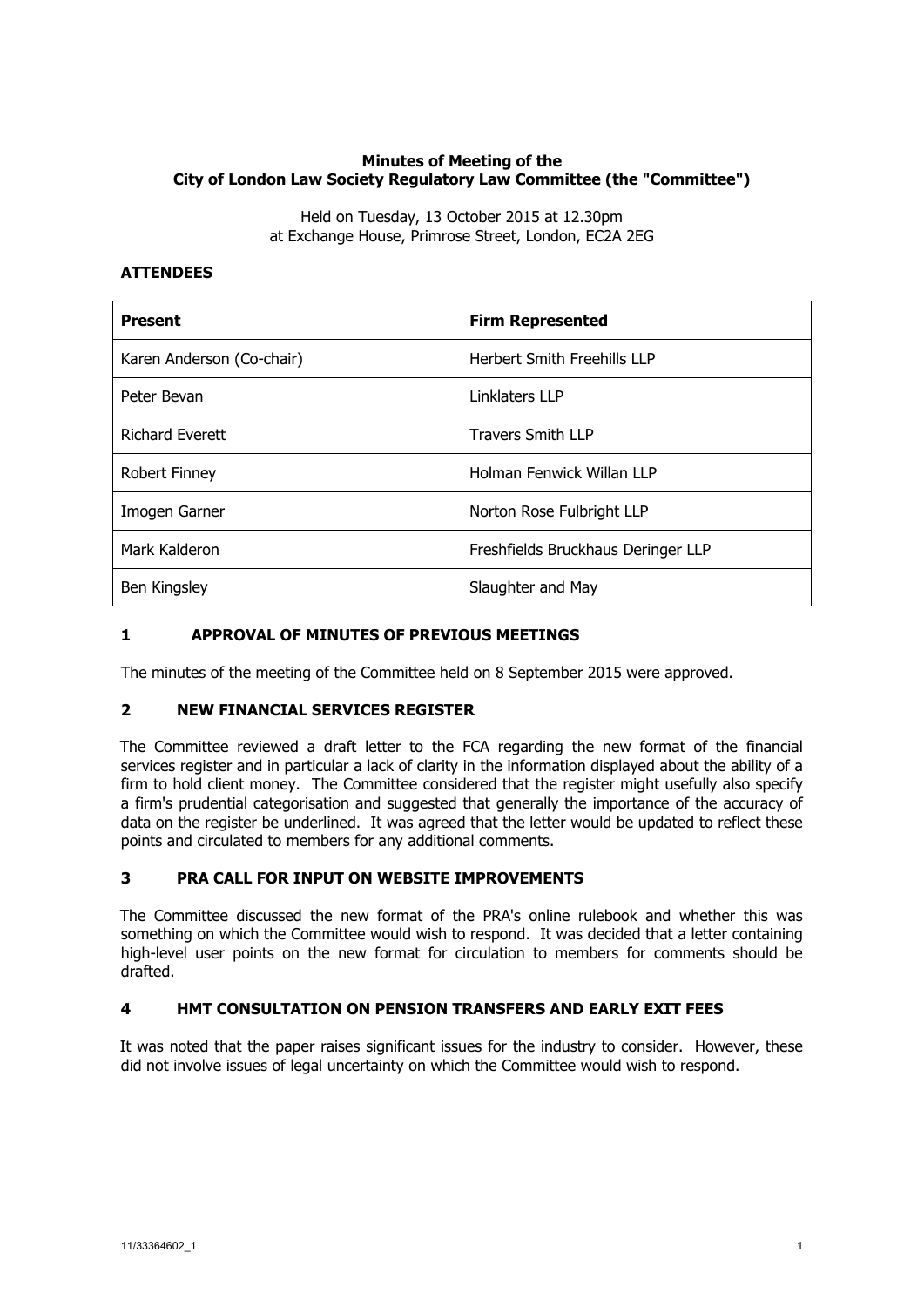## **5 FCA/PRA CONSULTATION ON AMENDMENTS TO SMR/SIMR FORMS (FCA CP15/29, PRA CP35/15)**

The Committee was briefed on the consultation. The PRA and FCA had made changes to certain SMR/SIMR forms using their powers of direction under FSMA with immediate effect, and in tandem with this had published proposals for consultation on identical changes to several forms made under rule-making powers (in respect of which there is a statutory obligation to consult), whilst simultaneously informing firms that, if they were to submit those forms during the period of the consultation, they would be answering questions phrased in the form being consulted on. The Committee considered that, while this approach was pragmatic, it created the impression that the regulators had pre-determined the outcome of the consultation and might create an unhelpful precedent for other consultations relating to a less benign change of rules. It was decided to raise this point in response to the consultation.

### **6 FCA CP 15/31: STRENGTHENING ACCOUNTABILITY IN BANKING AND INSURANCE: REGULATORY REFERENCES**

The Committee discussed the proposal in the consultation paper for firms to request regulatory references from former employers of candidates applying for SMFs/SIMFs and certification functions, covering the past six years' employment. The Committee considered potential issues for former employers arising from the proposal, in particular, from the proposed obligation for former employers to refresh references after the relevant employee has left in light of facts which would, had the employer known them, changed their opinion of whether the employee was fit and proper to perform a function. The Committee also considered how the proposal would work in practice where a person has had more than one employer during the relevant period. It was decided to circulate high-level thoughts on the paper to members with a view to further discussion of this at the next meeting.

# **7 MIFID II/MIFIR DRAFT RTS/ITS; MAR ITS**

The Committee discussed ESMA's final draft MiFID II/MiFIR RTS/ITS and MAR RTS recently sent to the European Commission for adoption. The Committee considered whether there were points of legal uncertainty which the Committee may wish to raise, including in relation to commodities, systematic internalisers, and best execution requirements in the MiFID II RTS, and issues of territorial scope and identification of the issuer of a derivative arising in connection with the MAR RTS. It was agreed that members would consider potential issues further with a view to sending a letter on any discrete points to Dr Kay Swinburne MEP ahead of discussions being held with the European Commission on the RTS/ITS.

# **8 EC CALL FOR EVIDENCE ON THE EU REGULATORY FRAMEWORK**

The Committee discussed the list of topics on which feedback was being sought and agreed that the Committee would be minded in principle to respond to the call for evidence. It was decided that members would give consideration to particular areas of the paper which the Committee may wish to take forward with a view to further discussion of this at the next meeting.

### **9 OTHER CONSULTATIONS ON WHICH THE COMMITTEE MAY WISH TO RESPOND**

The Committee discussed other papers currently open for consultation to decide whether there were any legal points of uncertainty on which the Committee may wish to respond. It was decided that there were no other items on which the Committee wished to respond at this time.